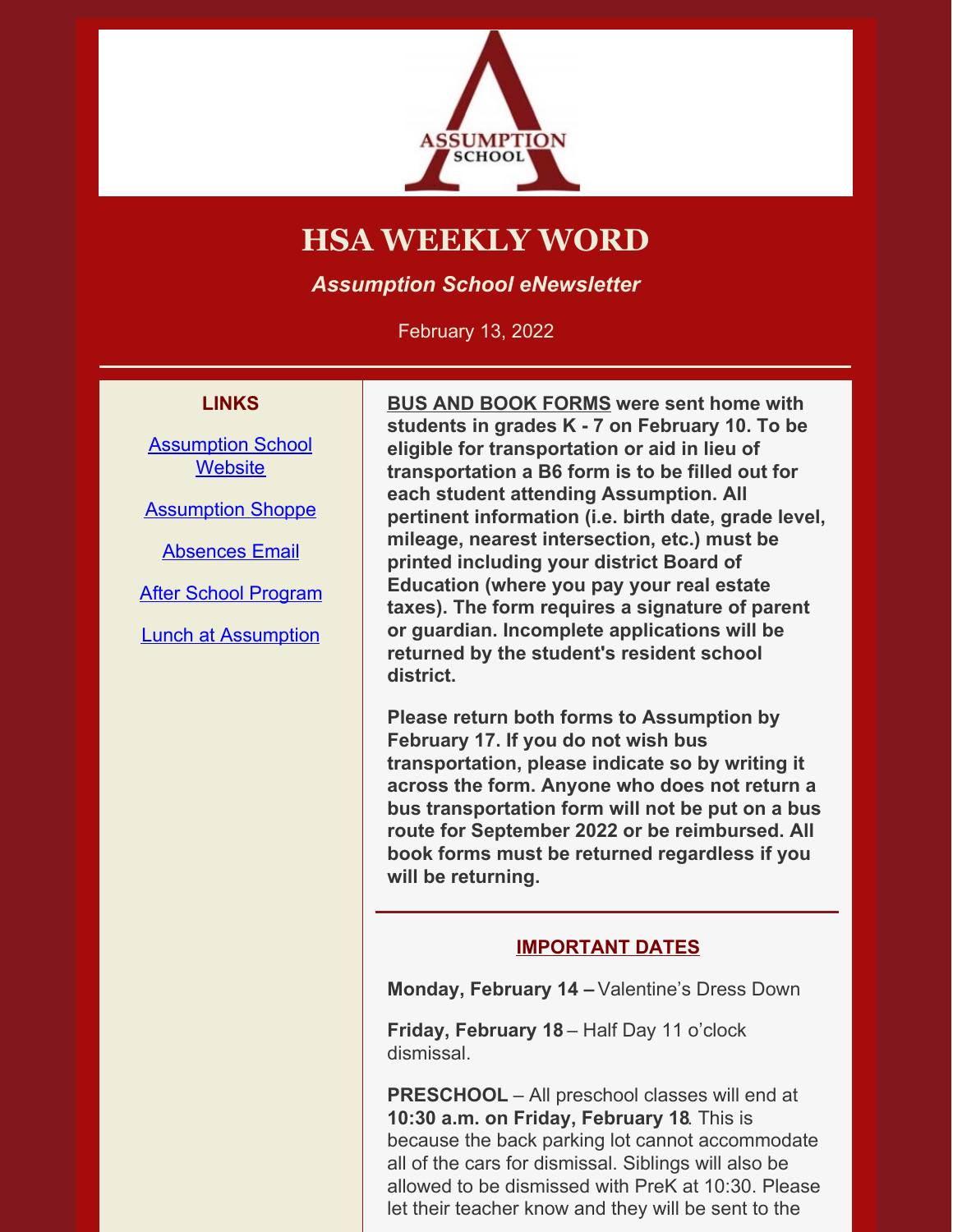Preschool classroom. PreK 3 will be dismissed in the front driveway.

**Monday and Tuesday, February 21 and 22**– No school

**Wednesday, February 23** – School resumes

#### **BASKETBALL SCHEDULE**



**NOTE: All games at Assumption School require masks worn by spectators, coaches, and athletes when not actively playing.**

**For ALL schools, masks are required for everyone of any capacity with the exception of the players on the court. In**

**addition, all coaches and players arriving at the gym for their game remain outside in their vehicles until the conclusion of the game ahead of them. Once all members of the previous game leave the gym the next teams may enter.**

**SUNDAY, FEBRUARY 13**

| 12:00 | 5 <sup>th</sup> grade Boys       | @ Our Lady of Mercy/Notre Dame, |
|-------|----------------------------------|---------------------------------|
|       |                                  | Whippany                        |
| 1:00  | 6 <sup>th</sup> grade Boys (red) | @ Holy Family, Florham Park     |

**FRIDAY, FEBRUARY 18** AT ASSUMPTION:  $7:00$ 7<sup>th</sup> grade Boys vs. St. Lawrence

#### **SATURDAY, FEBRUARY 19**

AT ASSUMPTION:  $2:15$ 

<sup>th</sup> grade Boys (white) vs 6<sup>th</sup> grade Boys (red)

*\*\*\*Games may be subject to change.*

### **FEBRUARY/MARCH ART CLUB - Grades 2-6**

Join Mrs Gulen and Mrs Rodriguez for... Feb./March KIDS ART CLUB



Mrs. Gulen and Mrs. Rodriguez will be working with the children to create metal embossed LOVE signs inspired by Robert Indiana's sculpture "Love" and creating mixed media Angels. Please see **[flyer](https://www.assumptionnj.org/wp-content/uploads/2022/02/February-and-March-Art-Club-2022.pdf) and form [here](https://www.assumptionnj.org/wp-content/uploads/2022/02/February-and-March-Art-Club-2022.pdf)** for details.

# **ASSUMPTION SCHOOL 4TH ANNUAL GOLF OPEN**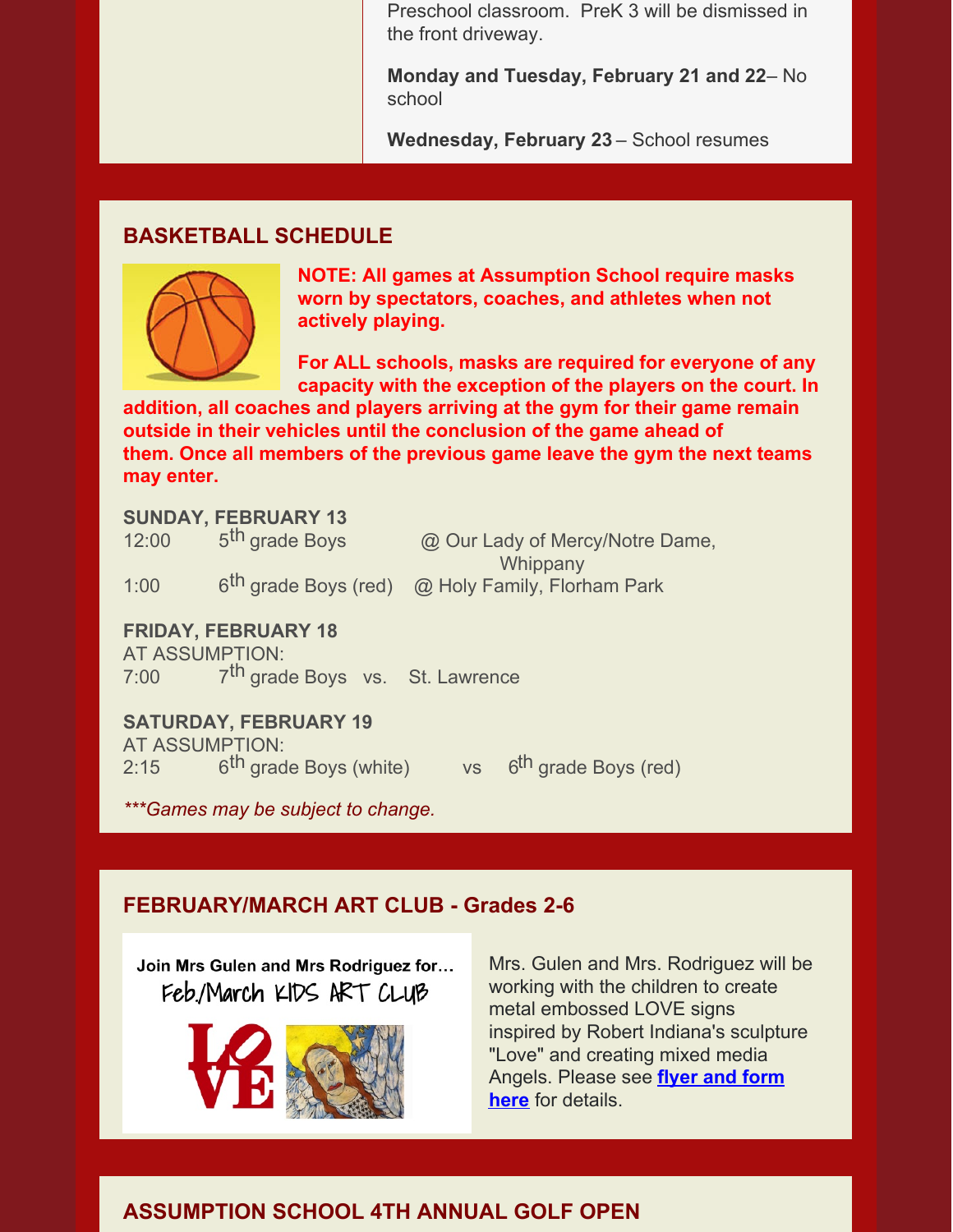

**SAVE THE DATE!** Assumption School's spring tradition, the 4 th Annual Golf Open, will be **Monday, May 16, at Morris County Golf Club in** Morristown.

Registration will be announced shortly and all are welcome! Sponsorships at various levels are available and raffle donations are warmly accepted.

Please contact Megan Reynolds [\(meganareynolds11@gmail.com](mailto:meganareynolds11@gmail.com) or text 908-399-5777) for more information. Spring is around the corner (we promise!) and the Golf Open is one of the most fun days of the year for our parents and supporters. Hope to see you there!

## **7TH GRADE FUNDRAISERS**



Our fellow Assumption School family, the Kasneci's, who also own **Pomodoro Restaurant & Pizzeria**, have generously offered to allow the 7th grade to do a fundraiser on **Thursday, February 17, 2022**.

Please help the 7th grade to raise money for next year's graduation costs by ordering food at Pomodoro's any time on Thursday, February 17th. The 7th grade will receive 15% of all transactions **when the attached flier is presented at the time of payment** at Pomodoro or at home when delivered.**PLEASE PRINT OUT THE FLIER [HERE](https://www.assumptionnj.org/wp-content/uploads/2022/02/Pomodoro-Pizza-7th-grade-flier-.pdf)**.

Thank you in advance for your support!

7th Grade Room Parents

Alison Uribe, Jean Jabbour, Joni McDonnell and Susanne Sweeney



You should have received the 7th grade**Gertrude Hawk fundraiser** packet last week. **Please consider placing an order and get ready for Easter early!** *There is no need to be running around for candy at the last minute, and you'll also be supporting our students !*

Orders can be placed online or on the paper form being sent home.**The last day of the sale is March 7th**.

We thank you in advance for your support.

Any questions can be directed to Susanne Sweeney at 917-885-1342 or Joni McDonnell at 973-768-5785 or by calling Gertrude Hawk Chocolates directly at 1- 800-706-6275.

# **ASSUMPTION SCHOOL YEARBOOK**

**Get Your Yearbook Now - Sales Close on March 1st.**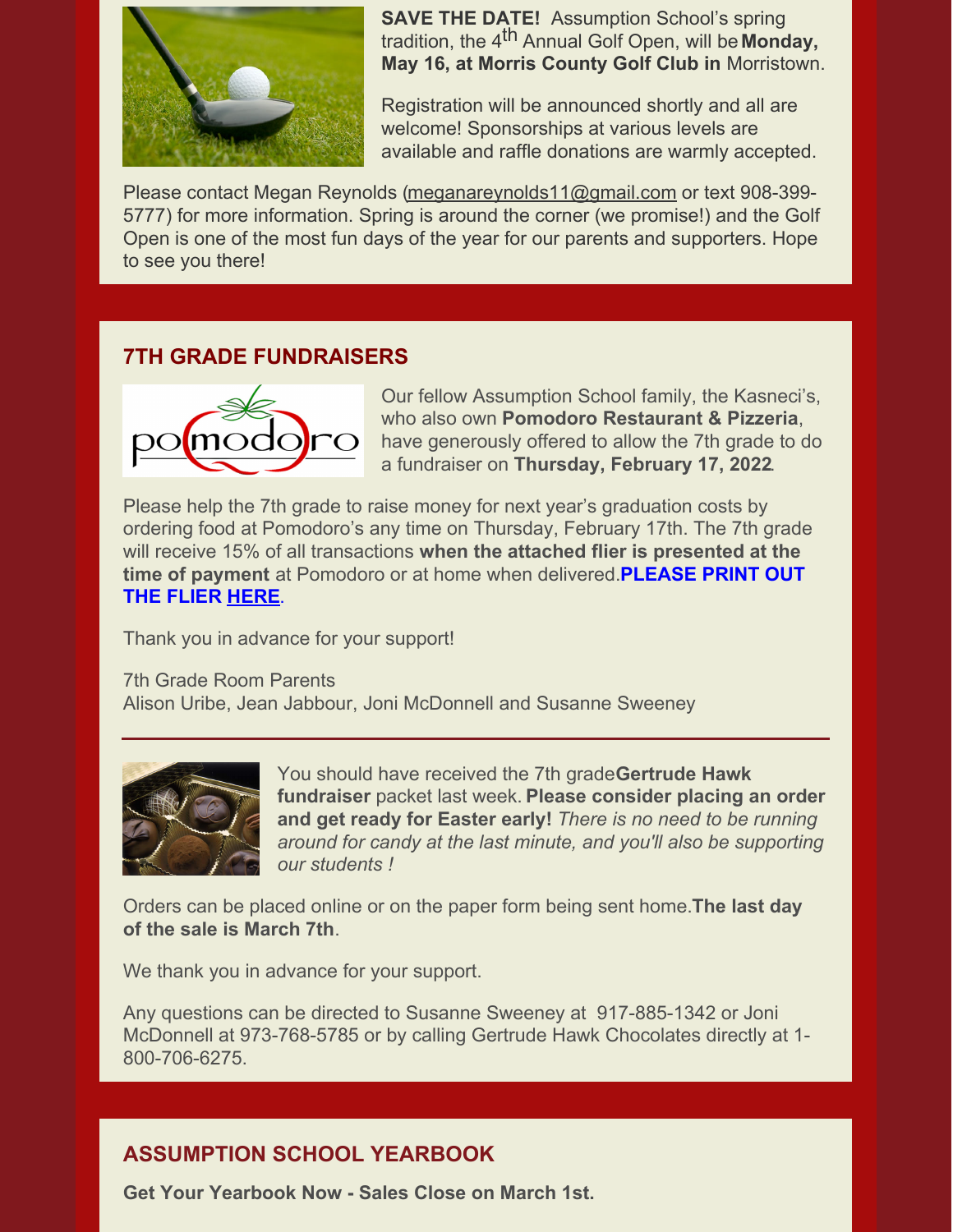The 2022 Assumption School Yearbook is now on sale. You can reserve your copy online at **[jostensyearbooks.com](https://r20.rs6.net/tn.jsp?f=001IfFmcPyJiesR_1nItTz5jK59dzFdbVVKZug7S341o97E_g7nD1qMVhrZ1gh5ddnAWE7eir960iVWRTYcDZJ3wdqXioMn0TCWuBa8pvTpoiaK-PivWVNh4M4cFlx4cSXuzW95ux9dFQgiW-JH-9ZHRHdBaL80N4WVOMYrO7VLlmcuSe41xka1sQ==&c=k9ILsU8uQ4jxC6MQbpJ3oR71H52zm1w4yaJIoXl54VL-R4VLaB7Njw==&ch=u9_ErjpMGDvJEw-WStMTy__jV7lnuYEUM5WbebEsVU8uAjMxua_gWQ==)**. We are unable to accept orders at school.**All orders must be handled online**. Yearbooks are \$35.00.

Susan Sopira Technology Teacher Assumption School

#### **FRONT DESK VOLUNTEERS**

We are happy to have an opportunity for volunteers to help out at school. We are are looking for more parent volunteers at the Front Desk for two shifts:

- AM Shift from  $8:00 11:30$  am
- PM Shift from 11:30 am 2:00 pm

The diocese is requiring that all volunteers are vaccinated and have taken the Protecting God's Children class.

If you would like to be added to our SignUp Genius for a shift and arrange for a training session, please reach out to Ellen Edson @908.803.4359.

Thank you in advance for your time, Ellen Edson and Corinne Karpack

# **FROM THE NURSE'S OFFICE**

#### **UPDATED COVID-19 QUARANTINE POLICY**

As you know, Governor Murphy announced that as of March 7th, students, teachers and staff will no longer be required to wear a mask indoors at school. We are awaiting guidance from NJ Department of Health and the Diocese of Paterson and will keep you updated as we learn more.

#### **LINK TO [POLICY](https://www.assumptionnj.org/wp-content/uploads/2022/02/Revised-Covid-19-Quarantine-Policy_2-10-22.pdf)**

If you have any questions, please feel free to reach out to one of the school nurses.

**School Nurses** Andrea Bopp, RN **[abopp@assumptionnj.org](mailto:abopp@assumptionnj.org)** Marybeth Wooters, RN **[mwooters@assumptionnj.org](mailto:mwooters@assumptionnj.org)**

# **AFTER SCHOOL TUTORING**

**Mrs. Klocksin** is available for after school tutoring. Please contact via email at [mklocksin@assumptionnj.org](mailto:mklocksin@assumptionnj.org) if you are interested.

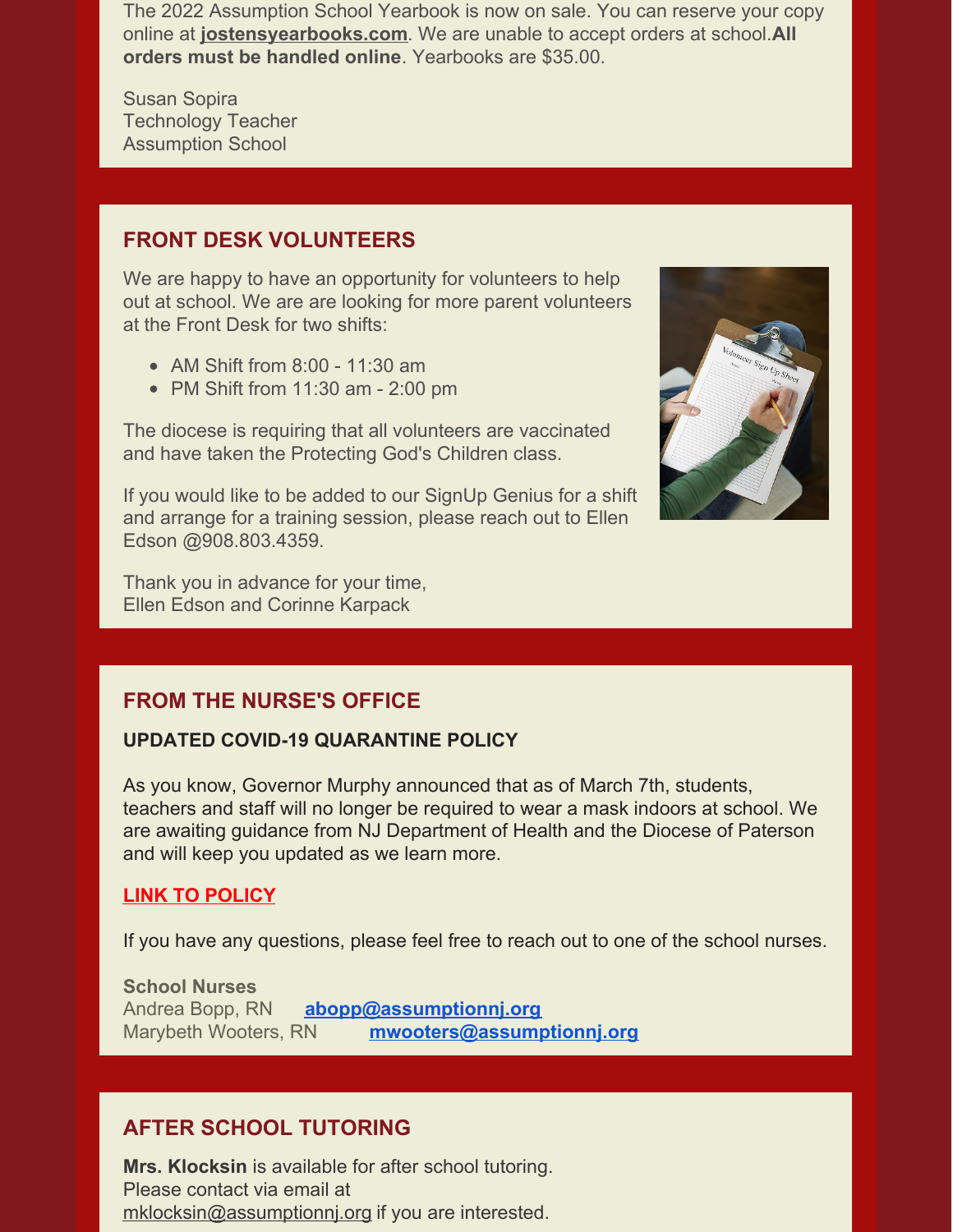**Mrs. Sopira,** Technology Teacher, is available for afterschool tutoring. Individual instruction is provided to assist students with homework, test preparation, study skills, and organizational skills. Contact by way of email [ssopira@assumptionnj.org](mailto:ssopira@assumptionnj.org).



**Mrs. Guglielmo** is available to work with your child after school. This could include: completing homework, study skills, test preparation, reading comprehension, improving writing, or whatever area they may need help. Please feel free to email at squglielmo@assumptionnj.org.

**Mrs. Conley** is available Monday through Thursday, right after school for tutoring, helping with homework, or cursive writing skills. Please email at **[cconley@assumptionnj.org](mailto:cconley@assumptionnj.org)**.

## **MORRISTOWN ONSTAGE**

Morristown ONSTAGE is hosting a premium **15 th Anniversary Raffle** to raise funds for the return to this year's in-person talent show! Priced at \$100 per ticket, the raffle will give supporters SEVEN chances to win a cash prize, including the **featured grand prize of \$15,000!**

15<sup>th</sup> Anniversary prizes include:

- Grand Prize **\$15,000 cash prize**
- First Prize **\$10,000 cash prize**
- Second Prize **One of five \$1,000 cash prizes**



#### **15th Anniversary Premium Raffle**

\$30,000 in CASH prizes 7 chances to win: **Grand Prize: \$15,000** 1st Prize: \$10,000 2nd Prizes: Five (5) prizes of \$1,000 each

Raffle tickets are sold on a first come, first served basis. For more details and to inquire about purchasing a raffle ticket, visit the 15<sup>th</sup> Anniversary Raffle page at **[www.MorristownOnstage.com](http://www.morristownonstage.com/)** or directly at **[bit.ly/MOS15Raffle](https://bit.ly/MOS15Raffle)**. **Morristown ONSTAGE 2022 ANNOUNCES FINALISTS AND TICKETS NOW ON SALE**

Congratulations to Morristown ONSTAGE finalists and**Assumption School** student – and previous 2020 finalist –**Dylan Sarah Klug** who will be singing a solo while playing the piano.

Morristown ONSTAGE 2022: Celebrating 15 Years,the MEF's premier fundraising talent show, returns in person on Wednesday, February 23, 2022 at the Mayo Performing Arts Center. Tickets are now on sale and can be purchased through the Mayo Performing Arts Center by **[clicking](https://www.mayoarts.org/shows/morristown-onstage-2022) here**! You won't want to miss it as we celebrate 15 Years of Talent, Dedication and Impact.

To become a sponsor or purchase an online advertisement to support the finalists and benefit the Morris Educational Foundation

visit **[www.MorristownOnstage.com](http://www.morristownonstage.com/)**.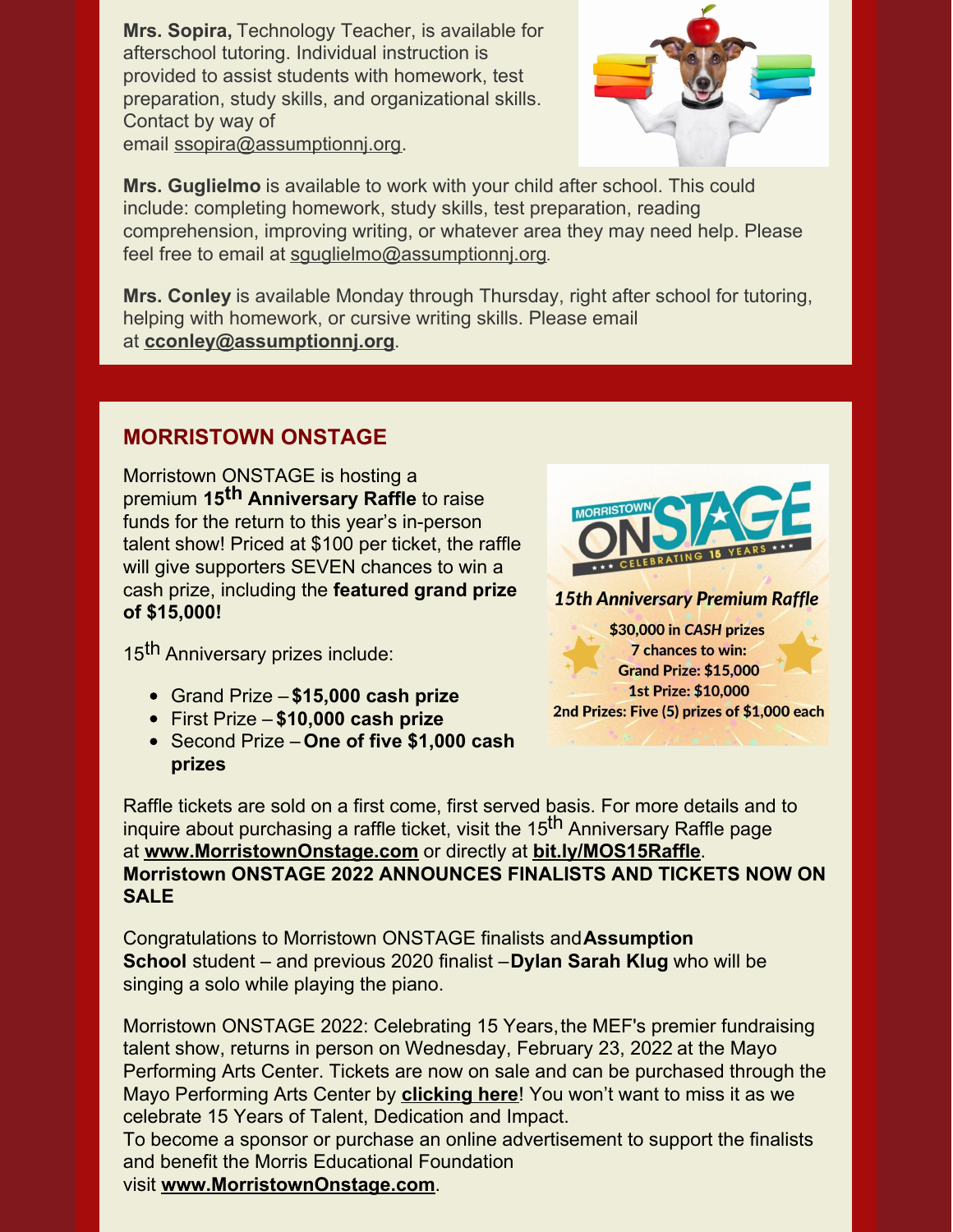

# **Morristown Area American Little League (MAALL)**



Morristown Area American Little League (MAALL) 2022 Spring Season Registration is OPEN!

To register, visit: [www.maall.net](http://www.maall.net)

MAALL is for boys & girls ages 6-13 who reside or GO TO SCHOOL in the Morristown & Morris Township area, east of Rt. 202/Speedwell Avenue (Assumption School is within the MAALL boundary.)

Early bird registration before February 11: \$190 Registration after February 11: \$215 \$25 siblings discount when you register more than child!

Registration closes March 5, 2022!

# **VILLA WALSH ACADEMY SUMMER SPORTS CAMP**

Villa Walsh Academy will be holding their Summer Sports Camp with two sessions